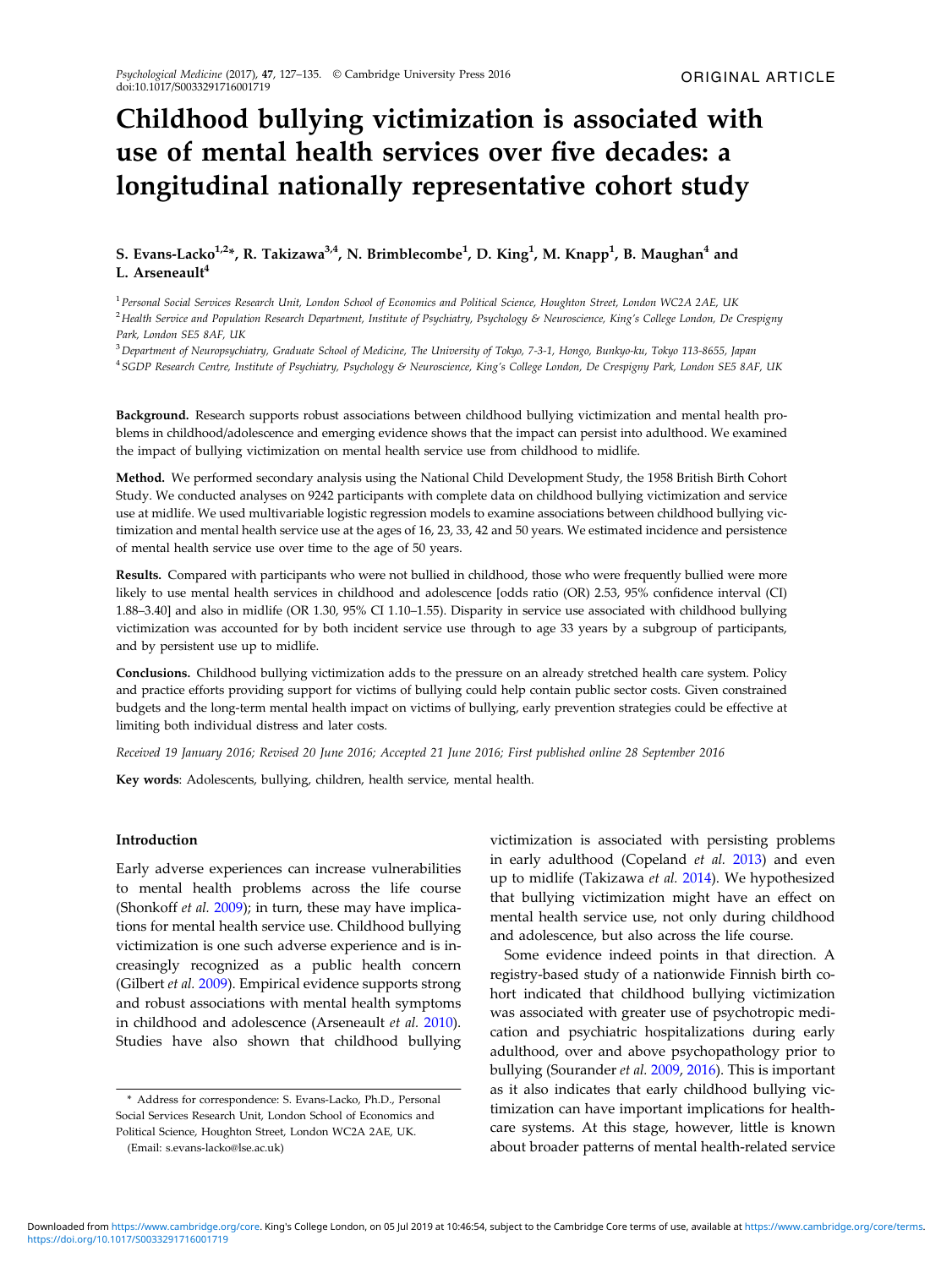use, and whether such an impact is persistent over time. We examine the impact of childhood bullying victimization on mental health service use in childhood and adolescence, early adulthood, and up to midlife in a nationally representative UK birth cohort followed to the age of 50 years. To further contextualize our results, we compare the association between childhood bullying victimization and ever being 'in care' on mental health service use, as being in care is a known marker of later mental health problems (Odgers & Jaffee, [2013](#page-8-0)).

# Method

## **Participants**

Data came from the National Child Development Study (NCDS), the 1958 British Birth Cohort Study (Power & Elliott, [2006](#page-8-0)). Information was collected on 98% of all births in 1 week in 1958 in England, Scotland and Wales (17 638 participants). Subsequent follow-ups took place at ages 7 (1965), 11 (1969) and 16 years (1974) in childhood, and at ages 23 (1981), 33 (1991), 42 (2000), 45 (2003) and 50 years (2008) in adult life. During the childhood surveys the sample was augmented by 920 immigrants to the UK who were born in the study week, for a total of 18 558 cohort members.

#### Measures

## Assessment of bullying

Exposure to bullying was assessed via parental interviews when participants were aged 7 and 11 years. At each age, parents were asked if their child was bullied by other children never, sometimes or frequently. We combined responses from both interviews  $(n = 11)$ 872) to create a three-level indicator of exposure to childhood bullying:  $0$  = never bullied (never at both  $7$ and 11 years); 1 = occasionally bullied (sometimes at either  $7$  or  $11$  years);  $2$  = frequently bullied (frequently at either 7 or 11 years, or sometimes at both ages). Where only one parental interview was available  $(n = 2511$  at age 7 years,  $n = 1563$  at age 11 years), responses from that interview were used, providing bullying assessments for 86% of cohort members.

#### Mental health service use

The NCDS collects data on use of health services in relation to a range of medical conditions. For this study, we focused on health service use reported specifically in relation to mental health problems. The exact questions about mental health service use, the providers involved and the time-frames covered are presented in online Supplementary Appendix S1. Reports of service use in childhood and adolescence (from ages 11 to

16 years) were recorded in the course of an examination by a local authority medical officer, who consulted available records and interviewed the young people and their parents. Cohort members' own reports of adult service use related to the intervals between adult survey sweeps, which varied between 1 and 10 years. This allowed for assessment of the impact of bullying in relation to a range of services and settings at different life stages. Because absolute rates of reported service use inevitably vary for different providers (e.g. general practitioners v. specialist mental health professionals) and for different observation periods, we focused predominantly on the ratios between groups according to bullying victimization rather than absolute rates of service use.

#### Childhood sociodemographic and clinical characteristics

Childhood intelligence quotient (IQ) was assessed at age 11 years using a standardized 80-item general ability test (Douglas, [1964](#page-7-0)). Scales of childhood emotional and behavioural problems were derived from teacher ratings on the Bristol Social Adjustment Guides (Stott, [1969](#page-8-0)) (precursors to more recent behaviour ratings) at ages 7 and 11 years. These scales show adequate reliability, and predict psychiatric morbidity in adult life (Clark et al. [2007](#page-7-0)). We used the mean of scores across the ages of 7 and 11 years where both measures were available  $(n = 12781)$ , and single-age measures for the remainder of the sample  $(n=3522)$ . Family social class in childhood was classified on the basis of the father's occupation at age 7 years, and categorized as 'I and II' (professional/managerial/technical), 'IIINM' (other non-manual), 'IIIM' (skilled manual) and 'IV and V' (unskilled manual) (Office of Population Censuses and Surveys, [1980](#page-8-0)). Childhood adversity was assessed from both prospective and retrospective reports. Prospectively, parents/caretakers reported at the age-11 years contact whether the child had ever been in the care of a local authority or voluntary agency. In addition, information collected from parents and teachers was used to create an eight-item scale of low parental involvement, including indicators of the child's physical appearance and the parents' activities with the child at the ages of 7 and 11 years (Power et al. [2012\)](#page-8-0). Parents and caretakers reported at the age-11 years contact whether the child had ever been in the care of the local authority or a voluntary agency. Retrospectively at age 45 years, participants completed a 16-item questionnaire about their exposure to a range of childhood adversities including poverty, parental mental health and drug/alcohol problems, family conflict, and physical and sexual abuse (Rosenman & Rodgers, [2004](#page-8-0)). We grouped responses into those reporting no (47%), one (25%) and two or more adversities (28%).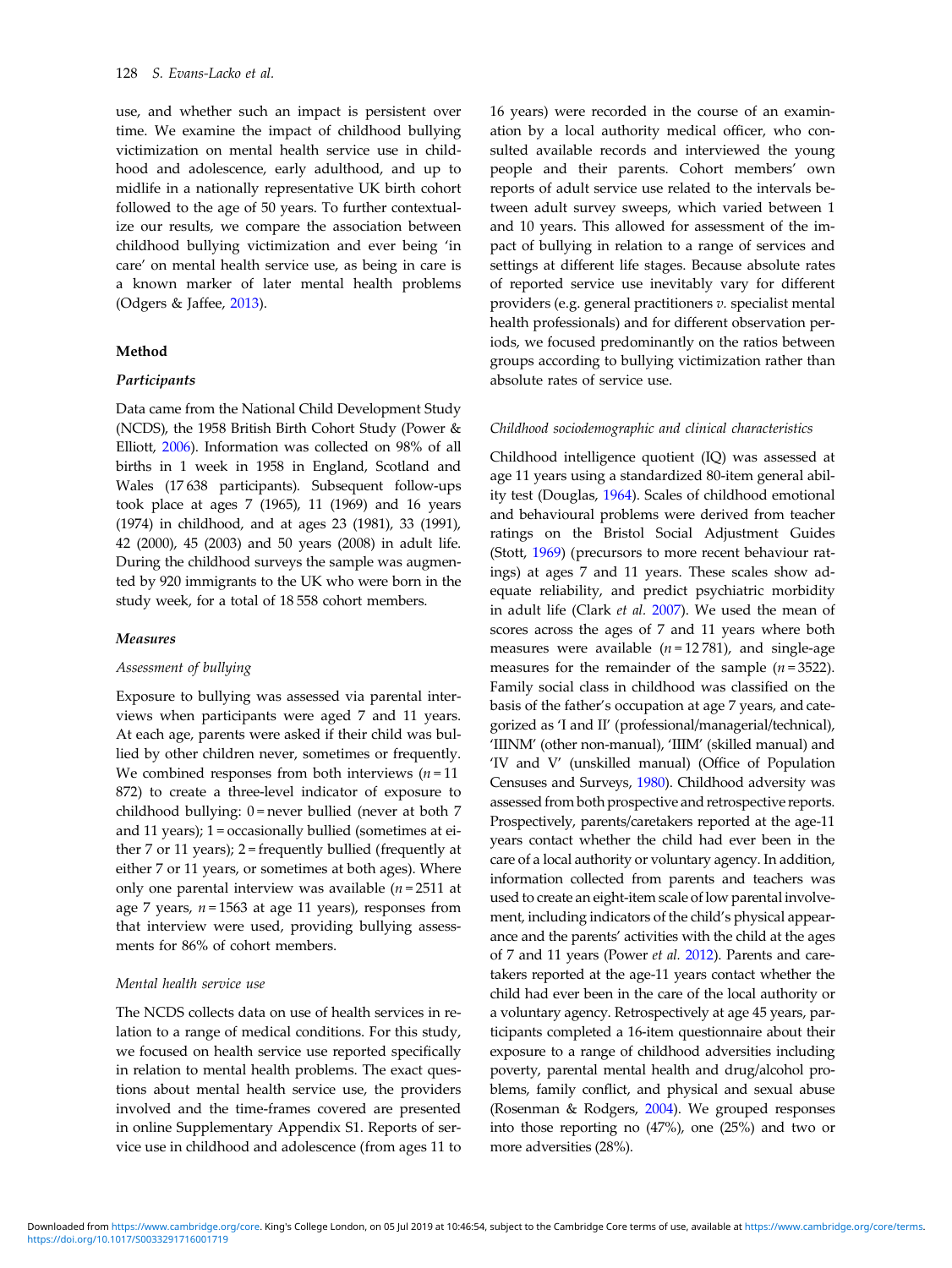## Statistical analysis

First, we calculated the frequency of mental health service use by childhood bullying victimization, overall and by gender for each assessment. Next, five separate multivariable logistic regression models examined the impact of childhood bullying victimization on mental health service use at each interview time point. Each multivariable model adjusted for all confounders described previously. As it was not possible to directly compare the absolute prevalence estimates of service use over time given the differences in how questions were asked at each survey year, we compared the odds ratio (OR) associated with service use for those who were frequently bullied  $v$ . never and occasionally bullied  $v$ . never bullied. To provide an estimate of the magnitude of the association between bullying and mental health service use, in a separate model, we investigated the link between ever being 'in care' and mental health service use.

Second, we examined patterns of mental health service use over time and whether the same group of individuals accounted for the majority of service use across age, or whether different individuals were using services at each time point. For this analysis, we assessed (i) incidence of mental health service use at each time point (i.e. new 'cases' who had not reported any previous mental health service use), and (ii) the persistence of mental health service use across time (by adding together the number of reported service use contacts from childhood through to age 50 years).

All statistical models built on the analyses from our past research which investigated midlife mental health outcomes of childhood bullying victimization (Takizawa et al. [2014\)](#page-8-0), and included the same covariates. The analyses incorporated inverse probability weights to address sample attrition; these were derived from logistic regression analyses predicting availability of complete data on childhood bullying and service use at age 50 years. As a conservative approach, we report on individuals who had complete data on bullying in childhood and service use at age 50 years ( $n =$ 9242). Sensitivity analysis did not identify differences in mental health service use between those with and without complete data. As participants were based across the UK, we examined whether region of residence was related to use of mental health services. As no significant association was identified, we did not include this variable in our subsequent analyses. Analyses were carried out using SAS version 9.3 (USA) and Stata version 11.2 (USA).

# Ethical standards

All procedures contributing to this work comply with the ethical standards of the relevant national and

institutional committees on human experimentation and with the Helsinki Declaration of 1975, as revised in 2008.

#### Results

# Frequency of mental health service use over the lifespan by bullying victimization

The prevalence of mental health service use for individuals who were frequently or occasionally bullied in childhood was greater than for those who were not bullied ([Table 1\)](#page-3-0). This trend was evident when looking at general, specialty and child and adolescent mental health service use. However, even those who were occasionally bullied in childhood had greater use of mental health services compared with those who were not bullied (except for specialist out-patient and in-patient services at age 16 years and mental health specialty service use at age 33 years). The associations between bullying victimization and service use were characterized by an age-related gradient: we observed greater disparity in service use associated with bullying victimization at younger ages compared with later, when individuals were farther away from the exposure of interest. Except for age 16 years, there was no difference in service use between those who were occasionally v. frequently bullied. Rates of service use varied by gender, with females having higher rates of mental health service use in adulthood and males having higher rates of service use in childhood and adolescence. Prevalence of service use according to bullying victimization is presented separately for males and females and the associations between bullying and service use were consistent within each gender [\(Table 1](#page-3-0)).

# Longitudinal trends of mental health service use according to bullying victimization

Bullying victimization was associated with mental health service use from age 16 up to age 50 years ([Table 2](#page-4-0)): participants who were bullied, either occasionally or frequently, had a higher risk of using mental health services up to midlife compared with those who were not bullied. [Fig. 1](#page-4-0) also illustrates that the disparity between those participants who had been bullied or not in childhood was greatest at age 16 years, suggesting that the impact of bullying victimization on mental health service use was most pronounced at the time point closest to the exposure, and particularly for those who were frequently bullied. The higher risk of use of mental health services for individuals who were occasionally or frequently bullied in childhood decreased with age, but remained significant up to the age of 50 years. This association was also robust to controls for the potentially confounding effects of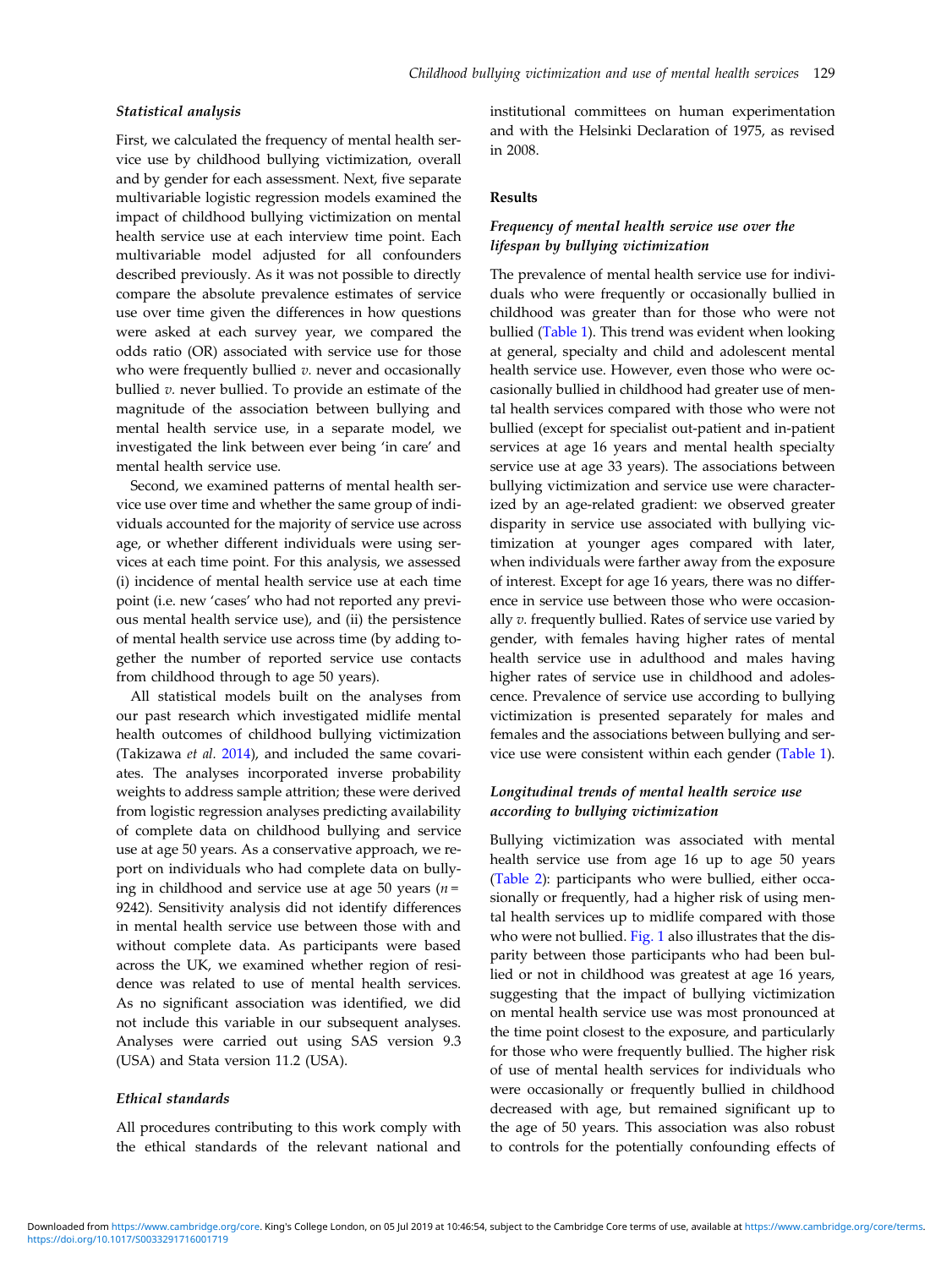|                               |                             |                   |                         | Bullied at age 7 or 11 years, % (95% confidence interval) |                   |                         |                       |                   |                         |                       |
|-------------------------------|-----------------------------|-------------------|-------------------------|-----------------------------------------------------------|-------------------|-------------------------|-----------------------|-------------------|-------------------------|-----------------------|
|                               |                             | Total sample      |                         |                                                           | Male              |                         |                       | Female            |                         |                       |
| Age at<br>interview,<br>years | Service type                | Never bullied     | Occasionally<br>bullied | Frequently<br>bullied                                     | Never bullied     | Occasionally<br>bullied | Frequently<br>bullied | Never bullied     | Occasionally<br>bullied | Frequently<br>bullied |
| 16                            | Specialist out-<br>patient  | $2.0(1.5-2.5)$    | $3.1(2.2 - 3.9)$        | $5.9(4.2 - 7.5)$                                          | $2.7(1.9-3.6)$    | $3.6(2.3-4.9)$          | $7.0(4.6-9.4)$        | $1.3(0.8-1.8)$    | $2.4(1.4-3.6)$          | $4.2(2.2-6.3)$        |
|                               | Specialist<br>in-patient    | $1.1(0.7-1.3)$    | $1.6(1.0-2.2)$          | $2.2(1.3-3.2)$                                            | $1.3(0.7-2.9)$    | $1.5(0.7-2.3)$          | $2.7(1.2 - 4.2)$      | $0.8(0.4-1.2)$    | $1.7(0.8-2.6)$          | $1.5(0.2 - 2.7)$      |
|                               | Primary care                | $1.2(0.8-1.6)$    | $3.3(2.4-4.3)$          | $4.0(2.6-5.3)$                                            | $1.7(1.0-2.4)$    | $4.5(3.0-6.1)$          | $4.7(2.7-6.8)$        | $0.7(0.3-1.1)$    | $2.0(1.0-3.0)$          | $2.9(1.2-4.6)$        |
|                               | Specialist any              | $3.7(3.1-4.4)$    | $6.5(5.3 - 7.8)$        | $11.0(8.8-13.1)$                                          | $4.9(3.8-6.0)$    | $8.2(6.2-10.1)$         | $13.1(9.9-16.2)$      | $2.6(1.8-3.3)$    | $4.7(3.2 - 6.2)$        | $8.0(5.2 - 10.7)$     |
| 23                            | Specialist                  | $2.7(2.2-3.2)$    | $4.1(3.2 - 5.0)$        | $4.4(3.2 - 5.6)$                                          | $1.2(0.7-1.7)$    | $2.9(1.8-3.9)$          | $2.9(1.5-4.3)$        | $4.1(3.2 - 4.9)$  | $5.5(4.1-7.0)$          | $6.3(4.1 - 8.5)$      |
| 33                            | Primary care                | 19.2 (18.0–20.4)  | $23.1(21.3 - 25.0)$     | 23.3 (20.7-25.9)                                          | $11.7(10.3-13.2)$ | $13.8(11.7-16.0)$       | $15.5(12.5-18.5)$     | $26.3(24.5-28.1)$ | 33.4 (30.5–36.4)        | $33.5(29.2 - 37.8)$   |
|                               | Specialist                  | 7.6(6.8–8.1)      | $9.2(7.9-10.4)$         | $9.9(8.1-11.7)$                                           | $5.6(4.6-6.7)$    | $6.1(4.6-7.6)$          | $7.0(4.9-9.2)$        | $9.5(8.2 - 10.7)$ | 12.6 (10.5-14.7)        | $13.6(10.5-16.8)$     |
| 42                            | Primary care/<br>specialist | $3.9(3.3-4.4)$    | $5.8(4.7-6.8)$          | $5.7(4.4-6.8)$                                            | $2.8(2.1-3.5)$    | $5.0(3.7-6.4)$          | $4.0(3.5-6.4)$        | $4.8(3.9-5.7)$    | $6.6(5.0-8.1)$          | $5.8(3.8-7.8)$        |
| 50                            | Primary care/<br>specialist | $12.3(11.3-13.2)$ | $15.1(13.5-16.6)$       | $15.8(13.7-17.9)$                                         | $8.6(7.5-9.7)$    | $9.4(7.8-11.0)$         | $10.8(8.5-13.1)$      | $15.2(13.9-16.5)$ | 19.6 (17.4–21.8)        | $20.9(17.6-24.3)$     |

<span id="page-3-0"></span>**Table 1.** Prevalence of health service use for mental health problems, by gender (unadjusted)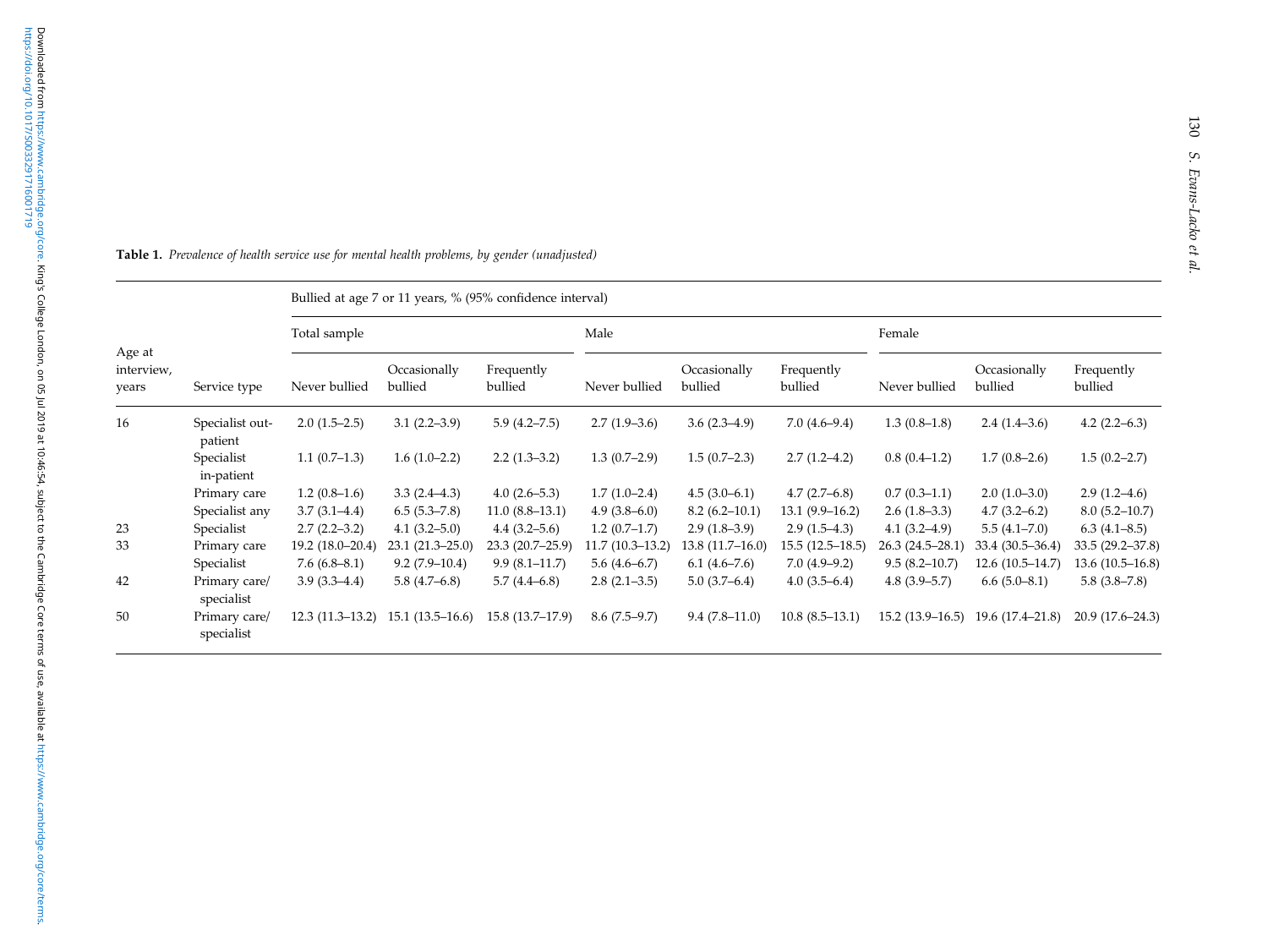<span id="page-4-0"></span>

|              | Age 16 years                                                    |        | Age 23 years        |      | Age 33 years                                                                                    |        | Age 42 years      |      | Age 50 years      |       |
|--------------|-----------------------------------------------------------------|--------|---------------------|------|-------------------------------------------------------------------------------------------------|--------|-------------------|------|-------------------|-------|
| Total sample | OR (95% CI)                                                     |        | R (95% CI)          |      | OR (95% CI)                                                                                     |        | OR (95% CI)       |      | OR (95% CI)       |       |
| Bullied      |                                                                 |        |                     |      |                                                                                                 |        |                   |      |                   |       |
| Frequently   | $2.53(1.88 - 3.40)$                                             | 0.0001 | $1.54(1.08 - 2.21)$ | 0.02 | 1.41 (1.19-1.68)                                                                                | 0.0001 | $1.35(1.00-1.85)$ | 0.04 | $1.30(1.10-1.55)$ | 0.003 |
| Occasionally | $1.49(1.11 - 2.00)$                                             | 0.02   | 1.47 (1.09-1.98)    | 0.01 | 1.24 (1.08-1.43)                                                                                | 0.002  | 1.21 (0.93-1.56)  | 0.02 | 1.17 (1.02-1.34)  | 0.03  |
| Never        | 8.i                                                             |        | S                   |      | 1.00                                                                                            |        | 1.00              |      | 1.00              |       |
|              |                                                                 |        |                     |      |                                                                                                 |        |                   |      |                   |       |
|              | OR, Odds ratio; CI, confidence interval.                        |        |                     |      |                                                                                                 |        |                   |      |                   |       |
|              | <sup>a</sup> Where we have more than one measure of service use |        |                     |      | (ages 16 and 33 years), we included the measure indicating specialty mental health service use. |        |                   |      |                   |       |
|              |                                                                 |        |                     |      |                                                                                                 |        |                   |      |                   |       |

**Table 2.** Likelihood of health service use<sup>s</sup> for mental health problems over time, adjusted results based on logistic regression model<sup>b</sup>

Likelihood of health service use<sup>s</sup> for mental health problems over time, adjusted results based on logistic regression model<sup>b</sup>

<sup>b</sup> Each logistic regression model controls for the following covariates which are also described in the Method and reported in online Supplementary Appendix S2: childhood intellib Each logistic regression model controls for the following covariates which are also described in the Method and reported in online Supplementary Appendix S2: childhood intelligence quotient, socio-economic status of parents, low parental involvement, childhood emotional and behavioural problems in childhood and childhood adversity. parental involvement, childhood emotional and behavioural problems in childhood and childhood adversity. gence quotient, socio-economic status of parents, low



Fig. 1. Odds ratio of the prevalence of specialty mental health (spec mh) service use for individuals who were frequently  $v$ . never bullied (freq/never) and occasionally  $v$ . never bullied (occasional/never).

childhood IQ, socio-economic status of parents, low parental involvement, childhood emotional and behavioural problems, and childhood adversity (see online Supplementary Appendix S2 for details of the full model and adjusted OR for each covariate). Reassuringly, associations between covariates and service use identified here were similar to those found in the broader mental health literature in that females and those who experienced childhood adversity were more likely to use mental health services.

To provide an estimate of the magnitude of the association between bullying and mental health service use, in a separate model, we investigated the link between ever being 'in care' and mental health service use. The odds of mental health service use at age 50 years for individuals who were in care in childhood [OR 1.40, 95% confidence interval (CI) 1.02–1.94] were significantly greater than for individuals who had not been in care, but not significantly different in magnitude than for those who were bullied either occasionally or frequently (for example, frequently bullied v. not bullied: OR 1.30, 95% CI 1.10–1.55).

# Incidence and persistence of mental health service use over the lifespan

The persisting association between bullying victimization and mental health service use was not simply due to the same individuals using mental health services over time [\(Fig. 2](#page-5-0)); we observed new cases of mental health service use after childhood. There was a disparity in mental health service use at age 16 years according to bullying victimization, when the risk is greatest, but also at the ages of 23 and 33 years. By age 42 years,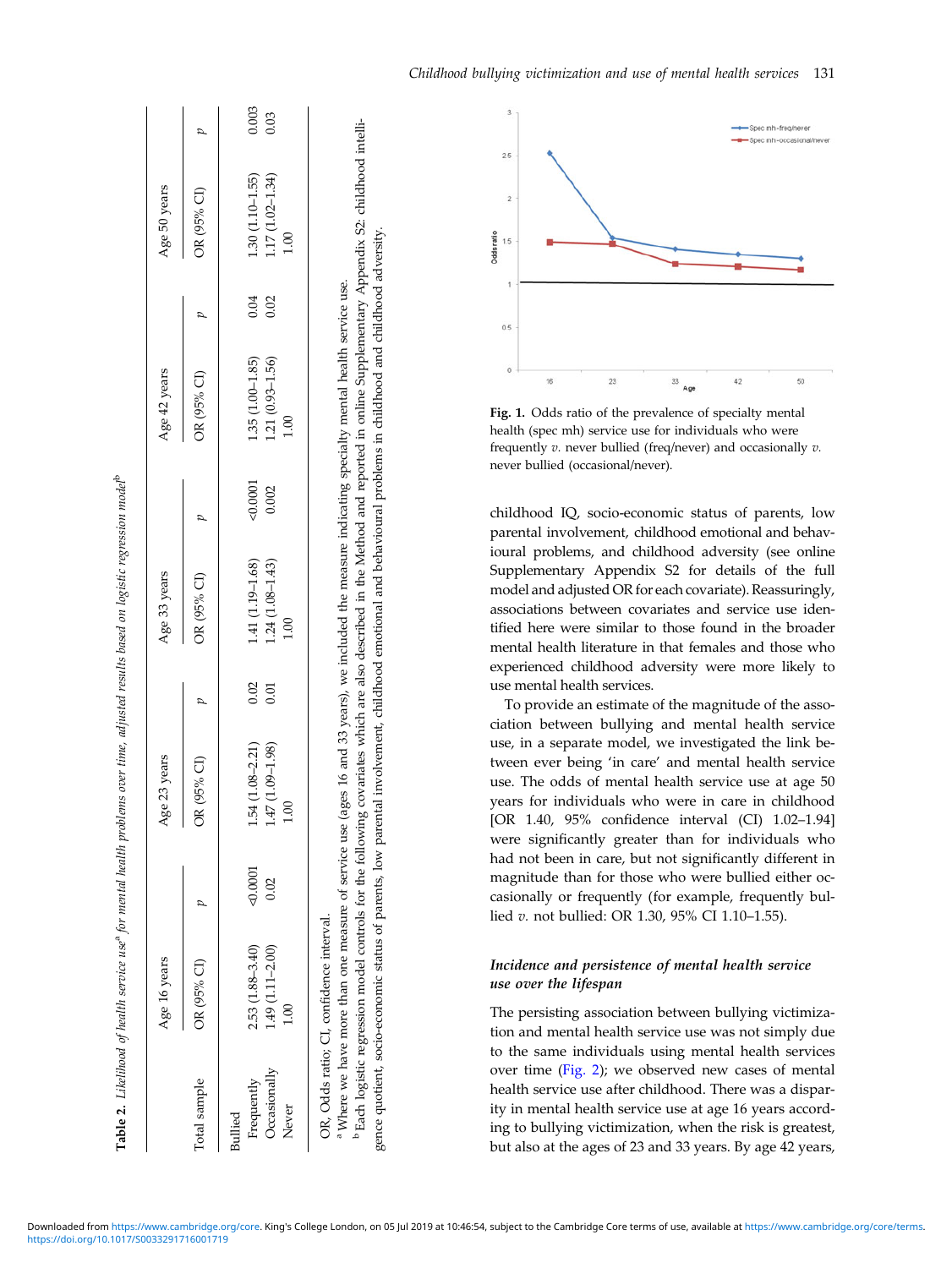<span id="page-5-0"></span>

Fig. 2. Incidence of service use (%) over time by bullying victimization; where we have more than one measure of service use (ages 16 and 33 years), we included the measure indicating specialty mental health service use.\* Statistical significance ( $p$  < 0.05), relative to never bullied.



Fig. 3. Persistence (%) of mental health service use encounters (0, 1, 2, 3 or 4+) over the lifespan by bullying victimization. \* Statistical significance ( $p$  < 0.05), relative to never bullied.

there were no differences in incidence of service use by bullying victimization and no new mental health service use was reported at age 50 years. Individuals who were occasionally or frequently bullied also showed more persistent service use over time than those who were not bullied, as indicated by the total number of reported mental health service use encounters across assessment periods (Fig. 3).

#### Discussion

Being bullied in childhood has previously been shown to be associated with poor mental health up to midlife. In this study, using a large prospective British birth cohort, we show that childhood bullying victimization is also associated with a long-term impact on mental health service use through to midlife. This has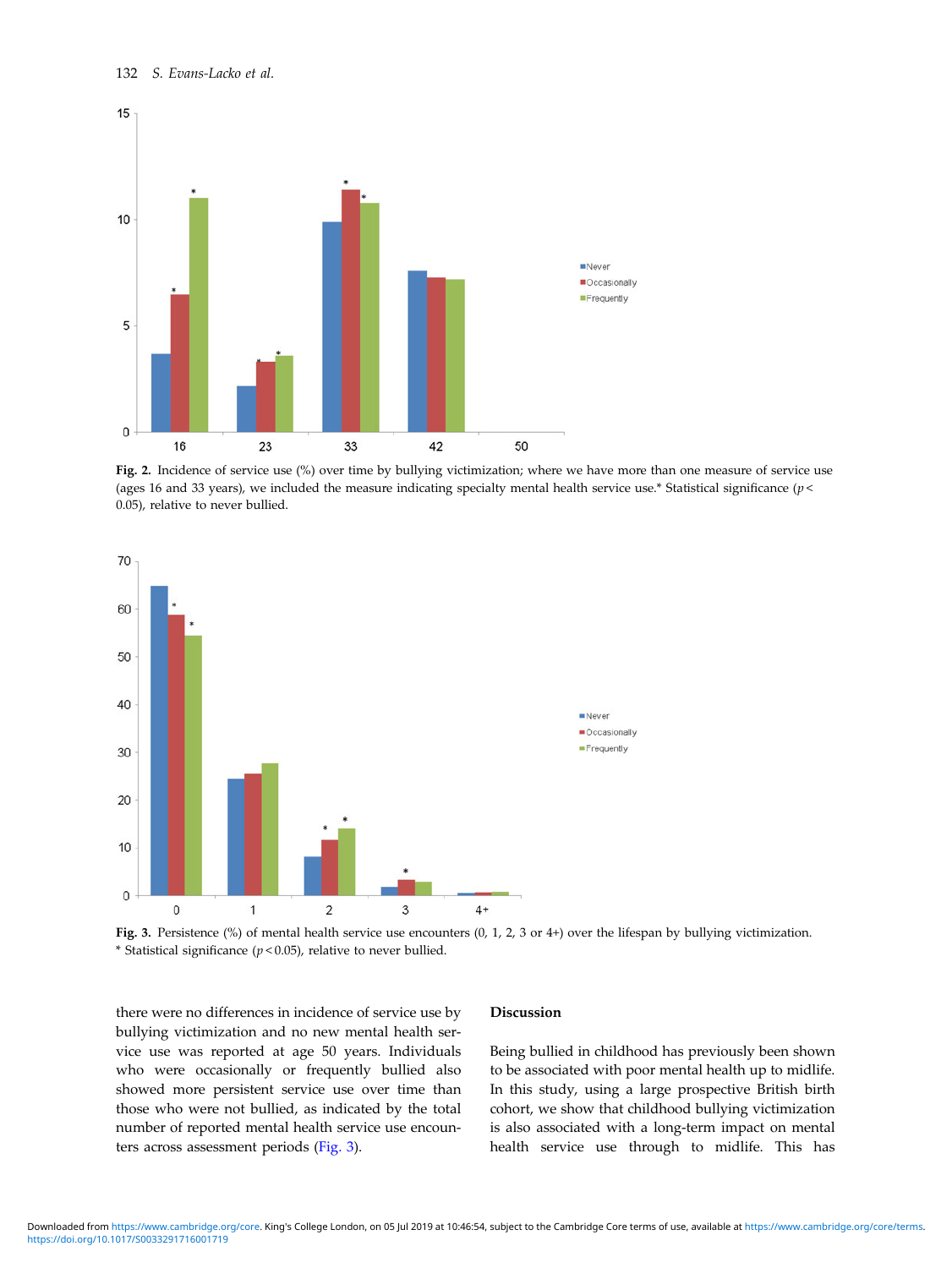important implications for an already stretched healthcare system, given the durability of the impact we identified over time. The impact on mental health services is most notable at an early age, as would perhaps be expected, but the association remains significant at age 50 years, despite controlling for established correlates of bullying victimization and mental health problems. Increased service use among those who experienced childhood bullying victimization resulted from individuals with early-onset mental health problems who continued to use services over their lifetime, in addition to some new cases who started using mental health services in their 20s and 30s. As a result, our study suggests that, in addition to reducing suffering, actions to prevent bullying in childhood and adolescence could reduce some of the pressures on healthcare resources.

The persistence of the association between childhood bullying victimization and mental health service use across nearly four decades, although diminishing over time, is surprising and deserves further attention. This long-term effect might reflect at least two different processes. First, half of the adult population with a psychiatric disorder already show signs of poor mental health by the age of 15 years (Kim-Cohen et al. [2003](#page-8-0)). If unnoticed or untreated, early onset of mental health problems could be the starting point of persistent disorders, especially those childhood and adolescent mental health problems known to be associated with bullying victimization, including depression and anxiety (Arseneault et al. [2008;](#page-7-0) Bowes et al. [2014\)](#page-7-0), self-harm (Fisher et al. [2012;](#page-7-0) Lereya et al. [2013](#page-8-0)), suicidality (Geoffroy et al. [2016](#page-7-0)), and psychotic disorders (Arseneault et al. [2011;](#page-7-0) van Dam et al. [2012\)](#page-8-0). Second, bullying victimization may set the conditions for a cycle in which people become at risk of exposure to further abuse in later life (Dodge et al. [1990](#page-7-0)). The cumulative effect of being repeatedly exposed to victimization – and its detrimental effect on wellbeing – may push some individuals to seek help for mental health problems only when they transition to early adulthood. This pathway may also be exacerbated by the poor social outcomes associated with childhood bullying victimization, such as marital failure and poor employment outcomes (Goodman et al. [2011](#page-8-0); Knapp et al. [2011](#page-8-0)).

Overall, we did not find that bullying victimization increased mental health service use more specifically for boys or girls. However, we observed that boys showed higher levels of mental health service use at age 16 years compared with girls. This difference probably reflects the key role that adults play in recognizing, referring and engaging with mental health services and the higher rates of externalizing symptoms among young boys (Costello et al. [1998](#page-7-0); Stiffman et al. [2004](#page-8-0)), whereas, later on, men seek care on their own behalf.

In agreement with previous research, our study also indicates higher rates of mental health service use among females compared with males in adulthood. This may be due to stigma associated with mental health problems among men or their inability to recognize feel-ings of distress and seek help (Wang et al. [2007](#page-8-0); Mojtabai, [2010;](#page-8-0) Evans-Lacko et al. [2014](#page-7-0)).

# Limitations

This study was based on a large nationally representative cohort with data from face-to-face interviews with participants and their families across five decades. The impact of childhood bullying victimization on mental health service use at midlife was robust to controls for a number of factors we know to be associated with mental health problems, and is consistent with our previous studies showing an association with mental and physical health problems despite considering the confounding effects of several key variables. Nevertheless, the study has a number of limitations. First, attrition is notable over the 50-year assessment period. It is unlikely that this affected our findings; however; we showed previously that dropout was unrelated to bullying victimization (Takizawa et al. [2014\)](#page-8-0) and other observable attributes (Hawkes & Plewis, [2006\)](#page-8-0). Furthermore, we controlled for other effects of selective attrition by including inverse probability weights throughout the analyses. Second, the service use measures may be vulnerable to recall bias. Although it was not possible to verify interview reports of service use with medical records, past research has shown good agreement between selfreports and hospital and emergency service use over the lifetime (Horwitz et al. [2001\)](#page-8-0). Reliability of reports of out-patient visits is lower; however, moderate to high agreement has been shown for reports of outpatient visits over a 1-year period (Horwitz et al. [2001\)](#page-8-0), and self-report is considered an acceptable method for collecting service use data (Patel et al. [2005\)](#page-8-0). Third, interview questions about service use varied across assessments (i.e. at different ages), rendering direct comparisons of utilization over time difficult. Nevertheless, the assessment of a variety of types of mental health service use at different ages allowed us to validate the impact of bullying victimization across mental health service settings and life stages. Service use for drug and alcohol problems, however, was only covered up to age 42 and not at age 50 years. Fourth, and by the same token, our assessment of service use was not comprehensive and most probably did not capture all types of mental health service use – although we report on the most common ones. Moreover, we did not have data on the intensity of mental health service use. Finally, although participants were representative of UK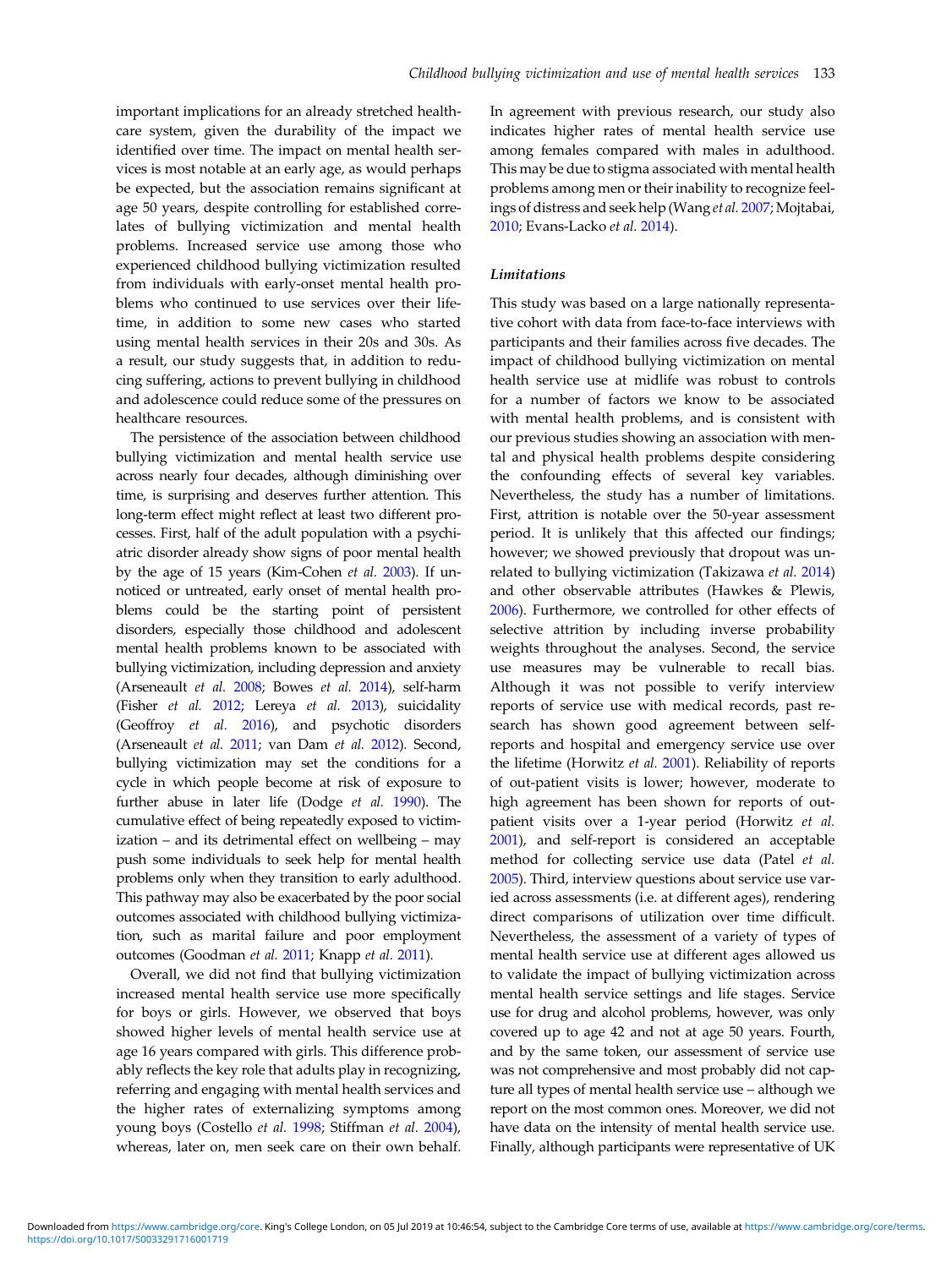<span id="page-7-0"></span>birthsin 1958, the cohort lacks the ethnic diversity currently found in the UK (Power & Elliott, [2006](#page-8-0)) and may not accurately represent patterns of service use today.

Bullying is widespread among primary and secondary school students (Gilbert et al. [2009](#page-8-0); Finkelhor et al. 2015). Attention to this issue has been growing in policy and related discussions; for example, bullying was referred to 72 times in the Chief Medical Officer's report for 2013, highlighting it as an issue of particular importance and in need of expert attention (Davies & Mehta, 2014). Our study showed that childhood bullying victimization adds to the pressure on a healthcare system which is already stretched, as bullying victimization was associated with long-term effects on service use through to age 50 years. Anti-bullying initiatives are relatively inexpensive and offer good value formoney (Beechamet al. 2011). One model developed for the National Institute for Clinical Excellence estimated that a school-based anti-bullying initiative costs around £15.50 per pupil, per year (Hummel et al. [2009](#page-8-0)). Given the tremendous current strain on the healthcare system, specific policy and practice efforts to prevent bullying could not only reduce individual suffering over many years, but also help to contain or even reduce costs.

## Supplementary material

The supplementary material for this article can be found at http://dx.doi.org/10.1017/S0033291716001719

## Acknowledgements

There was no funder which specifically supported this paper, although N.B.'s time was funded from a National Institute for Health Research Senior Investigator award to M.K.; R.T. is a Newton International Fellow Alumnus funded by the Royal Society, the British Academy and through a Grant-in-Aid for Scientific Research (B) (JSPS KAKENHI Grant Number JP16H05653) from the Japanese Society for the Promotion of Science (JSPS); S.E.-L. currently holds a Starting Grant from the European Research Council (337673). The authors had final responsibility for the decision to submit for publication. The funders played no part in the design or conduct of the study, the analysis or interpretation of data, or the writing of the article and the decision to submit it for publication.

# Declaration of Interest

None.

#### References

Arseneault L, Bowes L, Shakoor S (2010). Bullying victimization in youths and mental health problems: 'much ado about nothing'? Psychological Medicine 40, 717–729.

- Arseneault L, Cannon M, Fisher HF, Polanczyk G, Moffitt TE, Caspi A (2011). Childhood trauma and children's emerging psychotic symptoms: a genetically sensitive longitudinal cohort study. American Journal of Psychiatry 168, 65–72.
- Arseneault L, Milne BJ, Taylor A, Adams F, Delgado K, Caspi A, Moffitt TE (2008). Being bullied as an environmentally mediated contributing factor to children's internalizing problems: a study of twins discordant for victimization. Archives of Pediatrics and Adolescent Medicine 162, 145–150.
- Beecham J, Byford S, Kwok C, Parsonage M (2011). School-based interventions to reduce bullying. In Mental Health Promotion and Mental Illness Prevention: the Economic Case(ed. M. Knapp, D. McDaid and M. Parsonage), pp. 12–13. Department of Health: London.
- Bowes L, Wolke D, Joinson C, Lereya ST, Lewis G (2014). Sibling bullying and risk of depression, anxiety, and self-harm: a prospective cohort study. Pediatrics 134, e1032e1039.
- Clark C, Rodgers B, Caldwell T, Stansfeld S (2007). Childhood and adulthood psychological ill health as predictors of midlife affective and anxiety disorders: the 1958 British Birth Cohort. Archives of General Psychiatry 64, 668–678.
- Copeland WE, Wolke D, Angold A, Costello EJ (2013). Adult psychiatric outcomes of bullying and being bullied by peers in childhood and adolescence. JAMA Psychiatry 70, 419–426.
- Costello EJ, Pescosolido BA, Angold A, Burns B (1998). A family network-based model of access to child mental health services. Research in Community Mental Health 9, 165–190.
- Davies S, Mehta N (2014). Public Mental Health: Evidence Based Priorities. The Annual Report of the Chief Medical Officer 2013: Public Mental Health Priorities: Investing in the Evidence. Department of Health: London.
- Dodge K, Bates J, Pettit G (1990). Mechanisms in the cycle of violence. Science 250, 1678–1683.
- Douglas JWB (1964). The Home and the School. MacGibbon & Kee: London.
- Evans-Lacko S, Corker E, Williams P, Henderson C, Thornicroft G (2014). Trends in mental illness related public stigma among the English population in 2003–2013: influence of the Time to Change anti-stigma campaign. Lancet Psychiatry 1, 121–128.
- Finkelhor D, Turner HA, Shattuck A, Hamby SL (2015). Prevalence of childhood exposure to violence, crime, and abuse: results from the National Survey of Children's Exposure to Violence. JAMA Pediatrics 169, 746–754.
- Fisher HL, Moffitt TE, Houts RM, Belsky DW, Arseneault L, Caspi A (2012). Bullying victimisation and risk of self harm in early adolescence: longitudinal cohort study. BMJ (Clinical Research ed.) 344, e2683.
- Geoffroy MC, Boivin M, Arseneault L, Turecki G, Vitaro F, Brendgen M, Renaud J, Séguin JR, Tremblay RE, Côté SM (2016). Associations between peer victimization and suicidal ideation and suicide attempt during adolescence: results from a prospective population-based